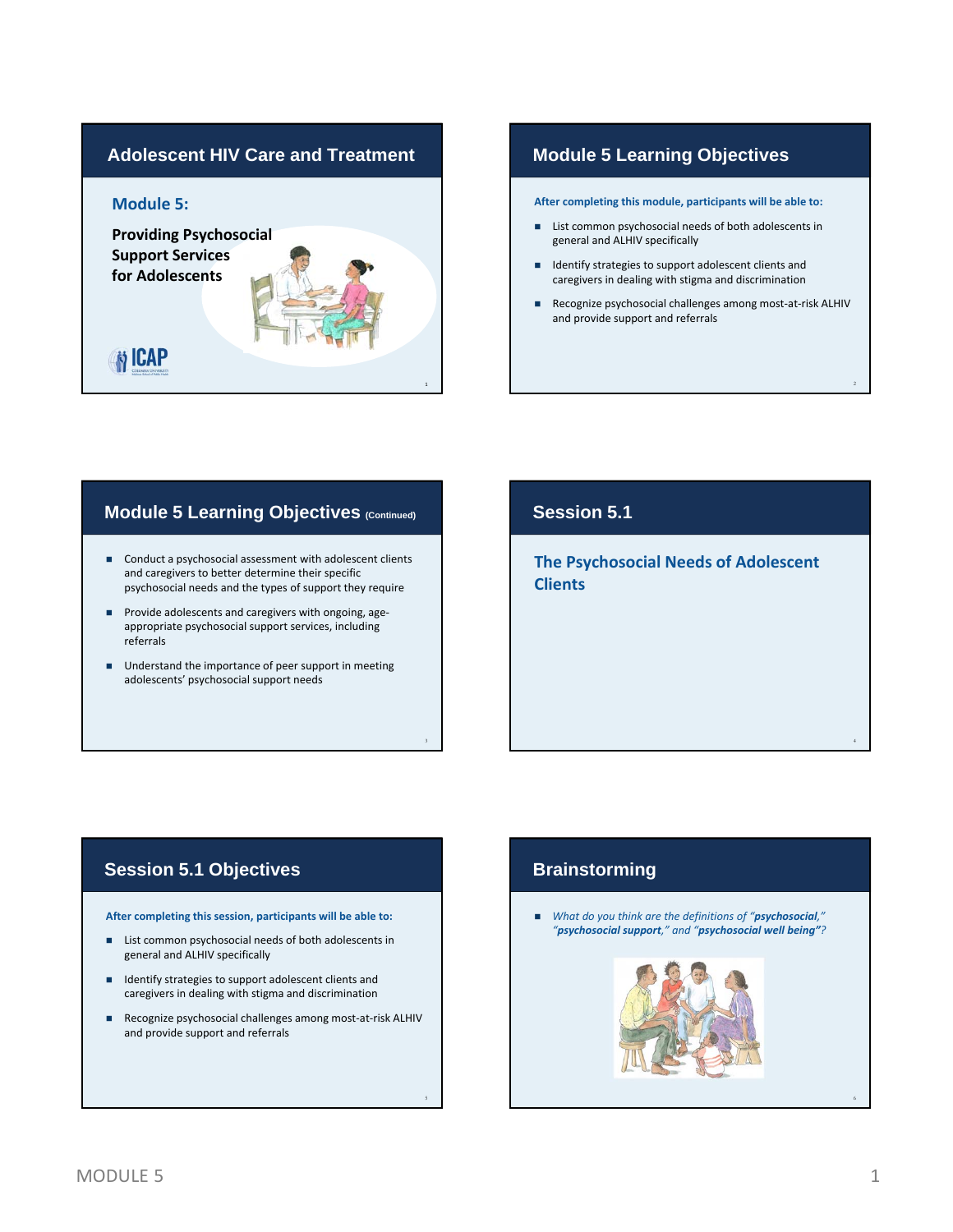#### **Overview of Psychosocial Support**

#### **Definitions:**

- **"Psycho‐"** refers to the mind and soul of a person.
- **"Social"** refers to a person's external relationships and environment.
- **Psychosocial support** addresses the ongoing emotional, social, and spiritual concerns and needs of PLHIV, their partners, and their caregivers.
- **Psychosocial well being** is when a person's internal and external needs are met and he or she is physically, mentally, and socially healthy.

Psychosocial support can help people make informed decisions, cope better with illness, deal more effectively with discrimination, and improve the quality of their lives.

#### **Complete the Statements Below**

All adolescents, including ALHIV, need psychosocial support to cope with the changes of adolescence.

- *All adolescents, regardless of HIV‐status, need psychosocial support because…*
- **Adolescents' psychosocial needs** *and challenges are different from those of both children and adults because…*



### **Psychosocial Support Needs of ALHIV**

All adolescents have unique psychosocial needs, which are different from those of children and adults.

#### **Adolescence is characterized by:**

- Physical, emotional, and mental changes
- Risk‐taking behavior and experimentation
- Sexual desire, expression, and experimentation
- **Insecurity/confusion**
- **Anxiety**
- **Criticism of caregivers** or elders

• Reactive emotions

- A focus on body image
- A sense of immortality
- Need to challenge authority figures while also still needing their support

9

7

#### **Brainstorming**

 *What do you think are the most common support needs of ALHIV?*



#### **ALHIV May Require Extra Support in These Areas:**

- Understanding and coming Anxiety over physical to terms with own and
- Grieving the illness or loss of family members and coping
- Coping with cycles of wellness and poor health
- Long‐term adherence
- **Disclosure**
- Sexual and reproductive health
- appearance and body image
- family members' HIV‐status Developing self‐esteem, confidence, and a sense of belonging
- with added responsibilities Dealing with stigma, discrimination, and social isolation
	- **Accessing education, training,** and work opportunities
	- **Managing mental health** issues

## **Support Needs of ALHIV**

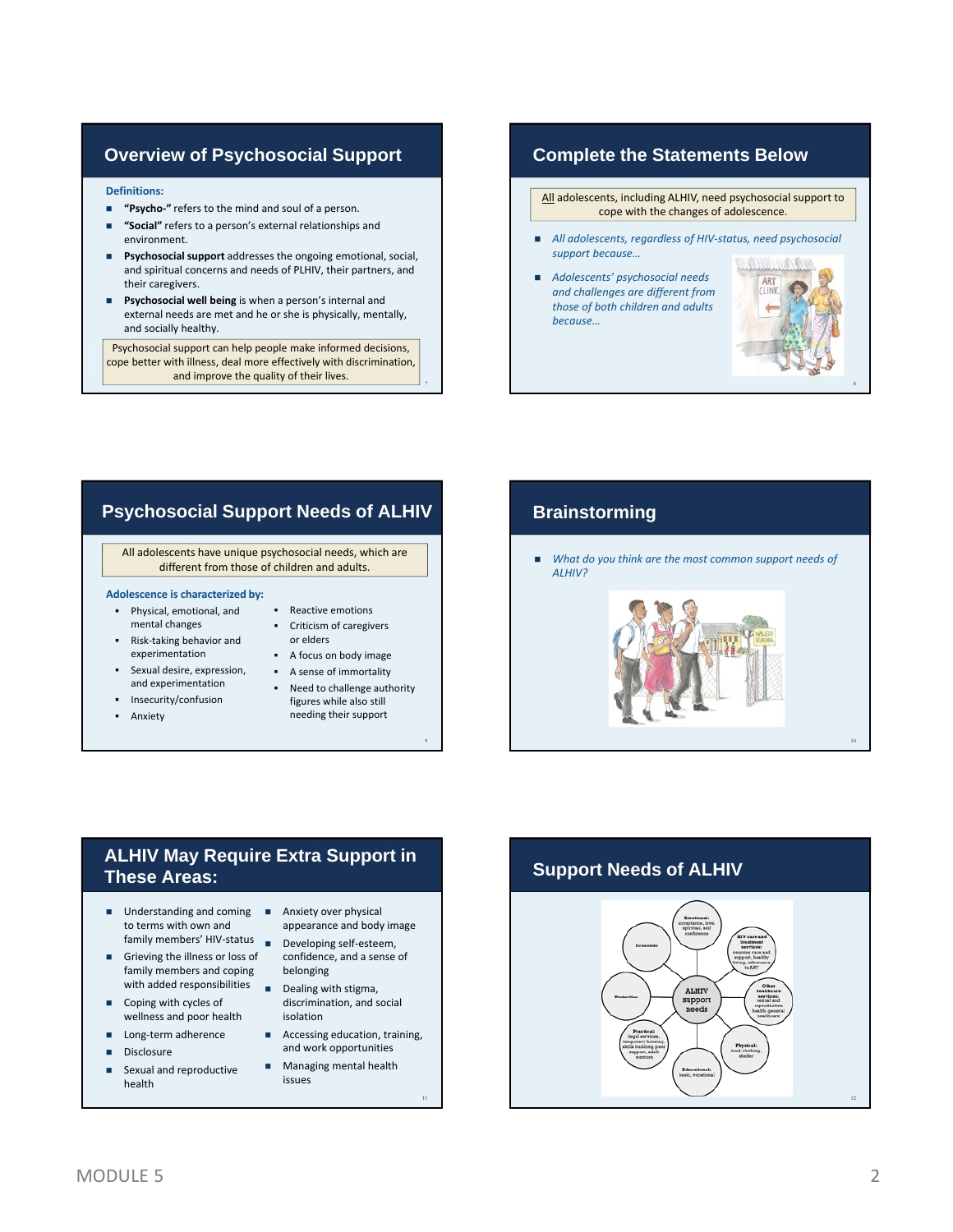#### **Providing Psychosocial Support to ALHIV and Their Caregivers is Important Because:**

- All adolescents need support Psychosocial well being is coping with normal developmental issues.
- ALHIV may also experience HIV‐related stressors and challenges.
- It can help clients and caretakers gain confidence.
- It can increase clients' understanding and acceptance of all HIV care and support services.
- associated with better adherence.
- $HIV$  can be a chronic stressor that places ALHIV and their families at risk for mental health problems.
	- It may help prevent ALHIV from entering the "most‐at‐ risk" category.

13

15

An adolescent's psychosocial needs change over time and should be discussed and given consideration at **every** clinic visit.

#### **Brainstorming**

- *How would you define stigma?*
- *How would you define discrimination?*



#### **Overview of Stigma and Discrimination**

#### **Definitions:**

- **Stigma:** Having a negative attitude toward people we think are not "normal" or "right." For example, stigma can mean not valuing PLHIV or people associated with PLHIV.
- **To stigmatize someone:** Seeing a person as inferior (less than or below others) because of something about him or her.
- **Discrimination:** Treating someone unfairly or worse than others because he or she is different (for example, because a person has HIV). Discrimination is an action that is typically fuelled by stigma.

## **There Are Different Kinds of Stigma:**

- **Stigma toward others:** Having a negative attitude about others because they are different or assumed to be different
- **Self‐stigma:** Taking on or feeling affected by the cruel and hurtful views of others, which can lead to isolating oneself from family and community
- **Secondary stigma:** When people are stigmatized because of their association with PLHIV

## **There Are Different Forms of Discrimination:**

- Facing violence at home or in the community
- Not being able to attend school
- Being kicked out of school
- Not being able to get a job
- Being isolated or shunned from the family or community
- Not having access to quality health or other services
- Being rejected from a church, mosque, or temple
- **Police harassment**
- **verbal discrimination:** gossiping, taunting, or scolding
- **Physical discrimination:** insisting a person use separate eating utensils or stay in a separate living space

## **Remember:**

**Stigma and discrimination have short‐ and long‐term effects on clients' and caregivers' psychosocial well being.** Stigma and discrimination deter access to HIV prevention, care, and treatment services for many people and can prevent ALHIV and their families from living healthy and productive lives.

18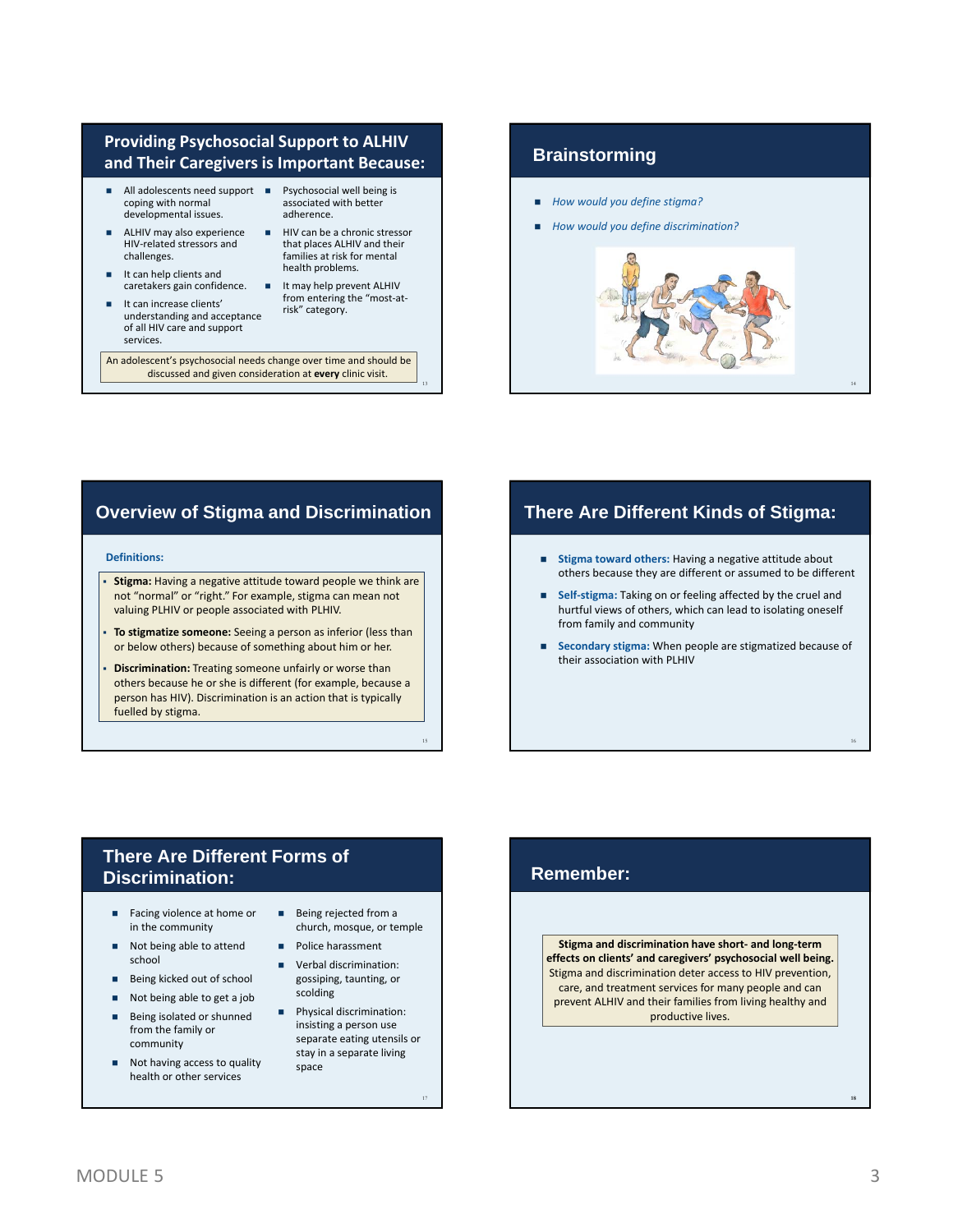#### **Brainstorming and Discussion**

#### Brainstorm:

 *What examples of stigma and discrimination have you observed against ALHIV of PLHIV in the clinic or community?*

Then discuss...

 *What can you suggest to adolescents to help them deal with stigma and discrimination?*

19

21

 *What can you do in the clinic to reduce stigma and discrimination against ALHIV?*

#### **Stigma and Discrimination Can:**

- Keep ALHIV from accessing services
- Cause anxiety, stress, and/or depression
- Make ALHIV feel isolated and as if they do not fit in
- $\blacksquare$  Make it difficult for ALHIV to  $\blacksquare$ succeed in school
- medications
- **Make disclosure difficult**
- **Make it hard to for people to** discuss safer sex with partners
- Discourage pregnant women from accessing PMTCT services
- Prevent people from caring for PLHIV
- Result in poor adherence to Impact some ALHIV more than others

20

22

- 
- 

#### **Individual Strategies for Dealing with Stigma:**

- Stand up for yourself!
- Educate others.
- Be strong and prove yourself.
- Talk to people with whom you feel comfortable.
- **Join a support group.**
- Try to explain the facts.
- Ignore people who stigmatize you.
- Avoid people who you know will stigmatize you.
- Take ART openly.

#### **Strategies for Dealing with Stigma within Health Care Settings:**

- Make sure PLHIV and ALHIV are part of the care team.
- Make sure young people are given opportunities to evaluate clinical services and that feedback is formally reviewed.
- Ensure linkages to community‐based groups for ALHIV.
- Support each other to discuss attitudes, feelings, fears, and behaviors (to avoid burnout).
- Challenge any discrimination you see in the health care setting and report it to the manager.
- Listen to clients' concerns about stigma and discrimination.
- Work with the entire multidisciplinary team to identify and reduce stigma and discrimination in the clinic.

#### **Remember:**

As health workers, we are all responsible for challenging stigma and discrimination.

We should all play a role in educating others and in advocating for new attitudes and practices.



#### **Discussion Questions**

- *Thinking back to Module 2, what are some factors that make adolescents especially vulnerable to the impacts of HIV?*
- *What are some of the physical, social, and psychological problems that ALHIV who are especially vulnerable or most‐ at‐risk experience in your community?*
- *Are any of these problems or psychosocial needs different for young men and women? How?*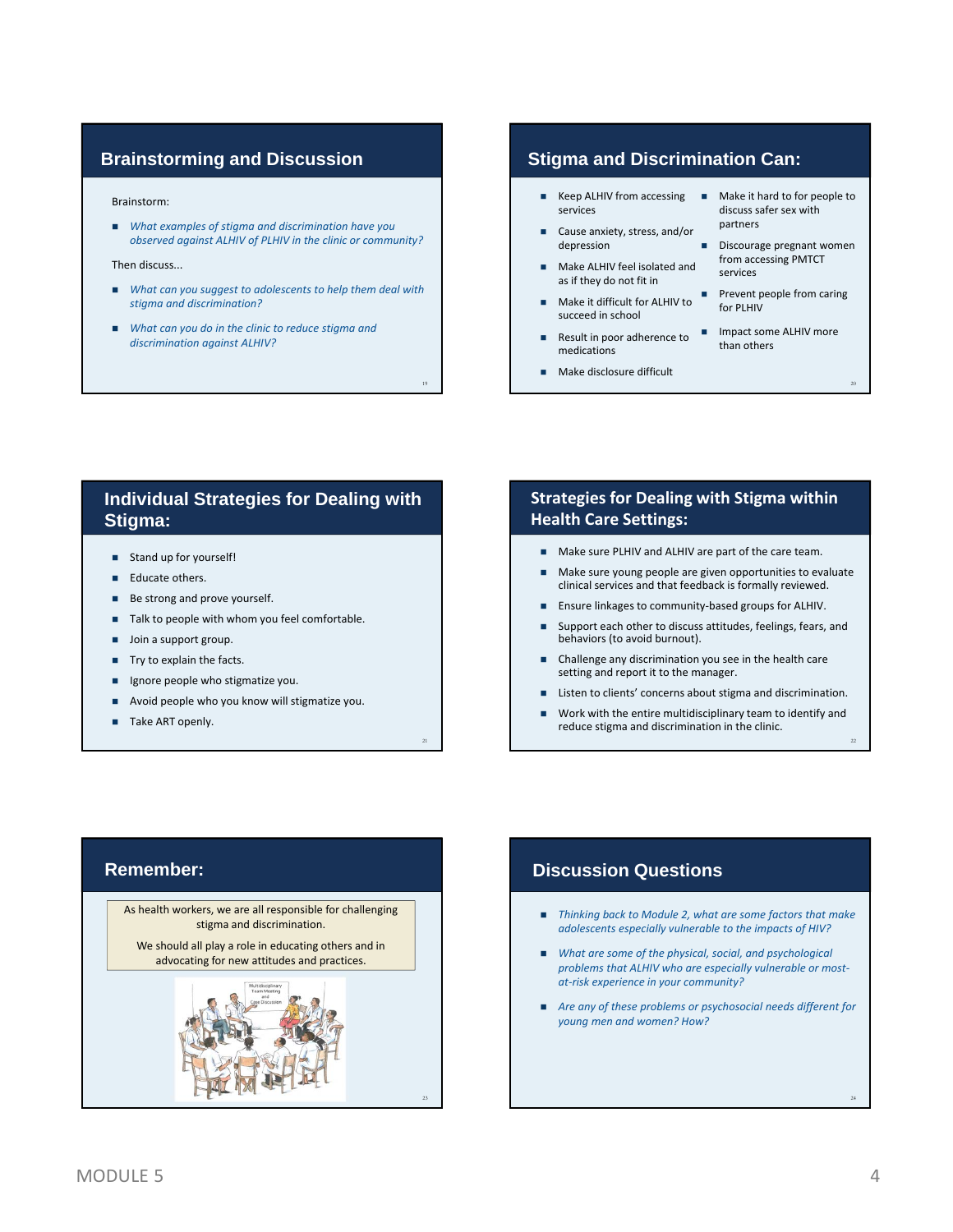#### **All Adolescents Are Vulnerable and At‐Risk Because:**

- Their behavior is less fixed; may  $\blacksquare$ be experimental
- They are less likely to identify as "at risk"
- They are more easily exploited
- They, especially girls, are the most common victims of GBV
- **Many young women are** vulnerable to transactional sex
- They have less experience coping with marginalization
- They may have concerns about the legality of behaviors and informed consent
- They are less oriented toward long‐term planning
- Some are living without parental guidance and support
- $\blacksquare$  There is a lack of accessible resources for adolescents
- Laws, cultural practices, or social values in some communities may force them to behave in ways that place them at risk

25

#### **Most-at-Risk ALHIV:**

Young people who are both **HIV‐positive** and **particularly vulnerable or at‐risk**, such as those who are:

- Homeless
- Homosexual or bisexual
- Transgendered Disabled
- Imprisoned
- 
- Refugees
- 
- 
- Caregivers
- Gang members

**D** Orphans **Migrants** 

- Sex workers
- 
- 
- 
- **Injecting drug users**

26

28

**"Most‐at‐risk"** refers to behaviors, while **"vulnerability"** refers to the circumstances and conditions that make most‐at‐ risk behaviors more likely.



#### **Most‐at‐Risk ALHIV May Require More Psychosocial Support Due to Extreme Challenges, Such As:**

#### Displacement **Migration**

- Severe social exclusion, isolation, stigma, and discrimination
- **Extreme poverty**
- Substance abuse
- Physical or sexual abuse/ violence
- **Exploitation**
- 
- Stigma, discrimination, violence, and fear of arrest due to sexual orientation
- Chronic mental health issues, psychiatric disorders, and learning disorders
- **Disabilities**
- A stressful past



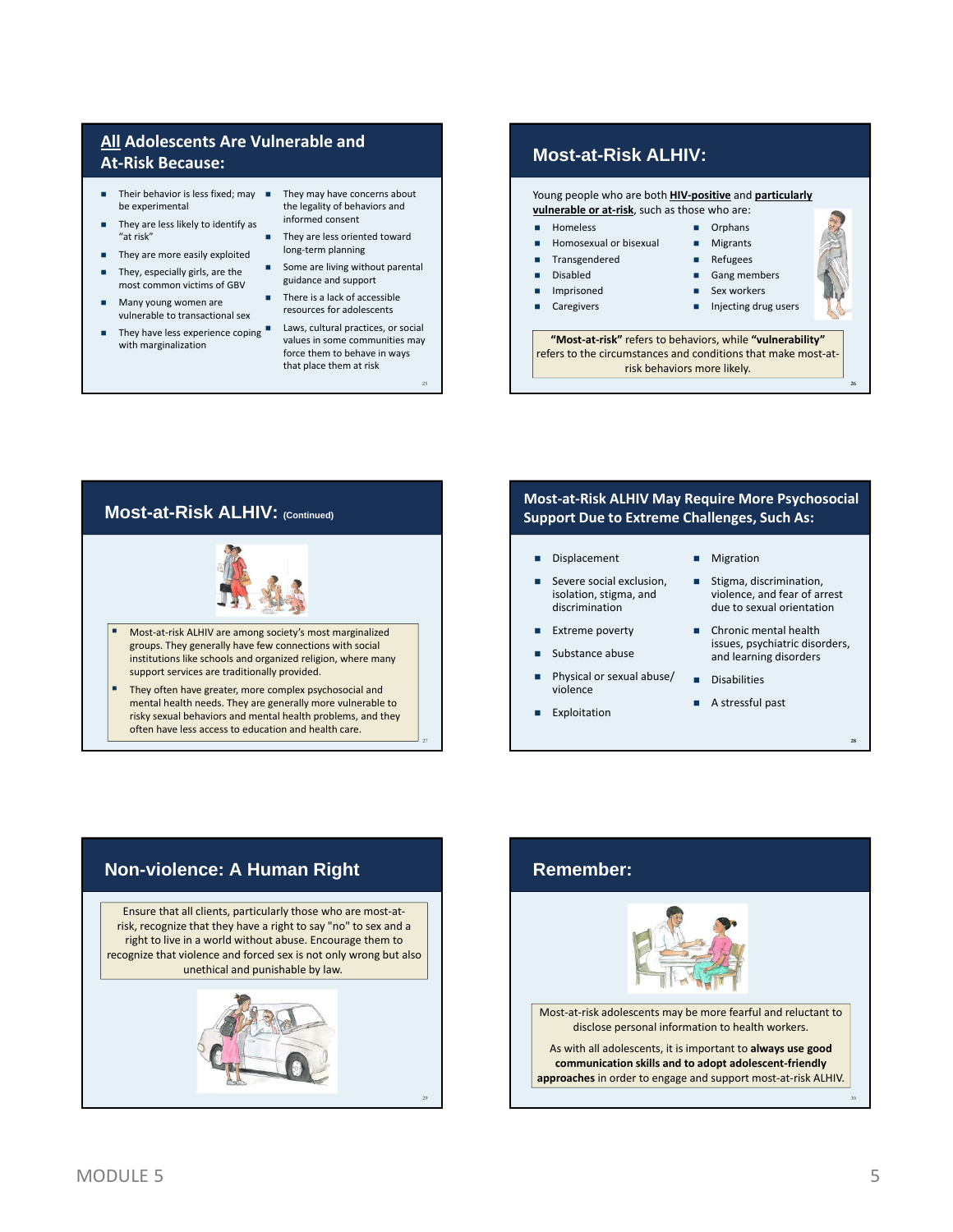# **Questions or comments on this session?**

#### **Session 5.2**

#### **Assessing Psychosocial Support Needs**

#### **Session 5.2 Objective**

**After completing this session, participants will be able to:**

■ Conduct a psychosocial assessment with adolescent clients and caregivers to better determine their specific psychosocial needs and the types of support they require

#### **Remember:**

31

33

35

- While we may not able to address all of a client's needs, there are many things we can do to improve ALHIV's psychosocial well being.
- The use of tools, such as the Psychosocial Assessment Tool in *Appendix 5A*, can help determine what services and referrals a client needs. Findings should be recorded on the tool and stored in the client's file.
- A psychosocial assessment should be conducted when a client enrolls in HIV services — and again each year after that and whenever the client's situation changes significantly.
- Be patient and always have a positive, non‐judgmental attitude when talking about psychosocial needs with clients.

#### **Conducting a Psychosocial Assessment**

#### **See** *Appendix 5A: Psychosocial Assessment Tool.*

**Tips to remember during the assessment process:**

- **Emphasize confidentiality, but explain that some info may be** shared with other providers to ensure the best care for the client.
- **Ensure visual and auditory privacy.**
- **Involve the adolescent during all phases of the process.**
- Respect the dignity and worth of the adolescent at all times.
- Do not talk down to the adolescent.

#### **Conducting a Psychosocial Assessment (Continued)**

#### **Tips (continued):**

- Always be positive and offer encouragement and praise.
- Be patient! Allow the adolescent to speak for him- or herself.
- Respect the adolescent's coping skills and ideas.
- Do not judge! Make adolescents feel comfortable instead of fearful.
- **Offer to include caregivers' input while simultaneously** ensuring confidentiality of information.
- Always keep a copy of the assessment in the client's file.

36

32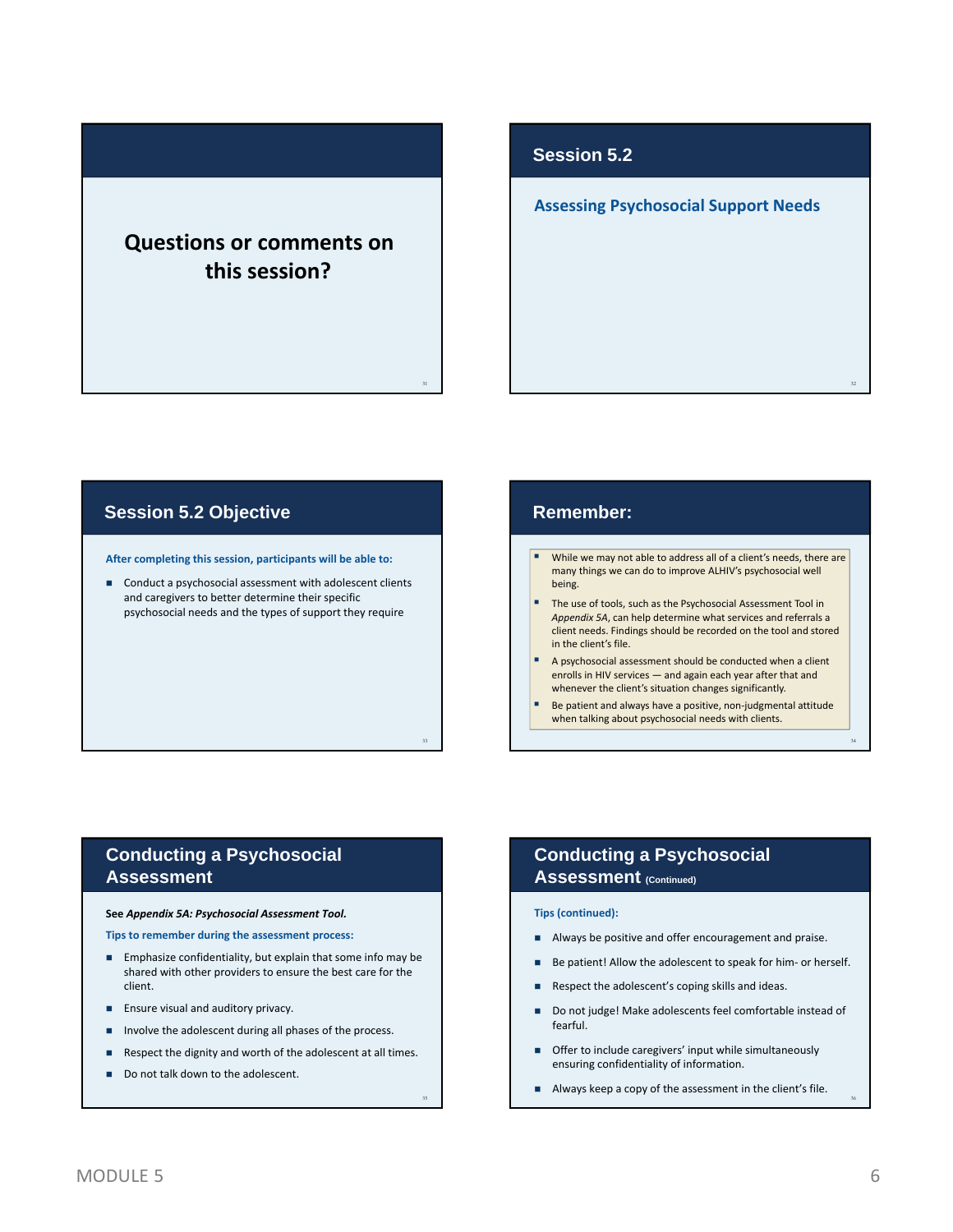#### **Pair Work**

- **Please break into pairs.**
- Now we will review and practice using the Psychosocial Assessment Tool (see *Appendix 5A*).
- For 15 minutes, take turns role playing how you would use this tool with an adolescent client.
- Debriefing questions:
	- *What do you think of this Psychosocial Assessment Tool?*
	- *How did you feel using the tool? What was challenging?*
	- *How could you use this tool with adolescents in your clinical setting?*

37

#### **Discussion Questions**

- *Can anyone remember the 5 "A's" we discussed in Module 3? What are the 5 "A's" and how do you think they apply to psychosocial support?*
- *What should health workers do if, during an assessment, they think the adolescent client's immediate safety, health, or well being is threatened?*
- *What coping strategies could you suggest to adolescent clients?*
- *What coping strategies could you suggest to caregivers?*

#### **The 5 "A's"**

**Use the 5 "A's" when conducting a psychosocial assessment (remember that these were also covered in Module 3).**

| <u>UCHICHINGI UIGUUICSE WEIG AISO COVEIGU III MOUUIG JI.</u> |                                                                                                                                                                                            |
|--------------------------------------------------------------|--------------------------------------------------------------------------------------------------------------------------------------------------------------------------------------------|
| <b>ASSESS</b>                                                | The client's psychosocial needs, ideally using a standardised<br>assessment tool                                                                                                           |
| <b>ADVISE</b>                                                | And guide                                                                                                                                                                                  |
| <b>AGREE</b>                                                 | On an action plan given the particular situation                                                                                                                                           |
| <b>ASSIST</b>                                                | Provide take-away information, provide psychosocial support<br>and referrals, address obstacles, help client come up with<br>solutions, and offer to talk to family members and caregivers |
| <b>ARRANGE</b>                                               | A follow-up appointment and for the client to participate in a<br>support group or group educations sessions                                                                               |
| See Table 5.1 for more description of the 5 "A's."<br>39     |                                                                                                                                                                                            |

#### **Remember:** If, during the "ASSESS" phase, you think that an adolescent client has serious issues that threaten his or her life or immediate safety, these issues must be addressed IMMEDIATELY. For example, if the client reports: **-** Homelessness Thoughts of suicide or severe depression Violence

- In these cases, instead of working through the 5 "A's," focus on the client's immediate safety and well being.
- You may need to break confidentiality and take actions to ensure the client's immediate safety.
- We will discuss managing emergencies further in Module 6.

## **Overview of Coping Strategies**

- If there are no emergency issues, **suggest coping strategies to the client and his or her caregivers** to help them reduce stress, deal with challenges, and promote their psychosocial well being.
- **Examples of coping strategies include:** 
	- Talking about problems with someone trusted
	- Seeking help from clinic staff, especially if sad, depressed, or anxious
	- Joining a support group
	- Creating an "escape" by taking a walk or listening to music
	- Seeking spiritual support
	- Participating in recreational activities or cultural events
	- Returning to a daily routine
	- Doing something to feel useful <sup>41</sup>

#### **Overview of Coping Strategies (Continued)**

- **Helping clients express themselves and encouraging them to tell their stories and to share their problems** helps them to:
	- Feel a sense of relief Reduce feelings of isolation
	-
	- Think more clearly about what has happened
	- Feel accepted, cared, and valued
	- Develop confidence
	- Build self esteem
	- Explore options or solutions to make better decisions
	- Prevent bad feelings from coming out as aggressive behavior
	- Maintain needed support from family members and other adults

42

38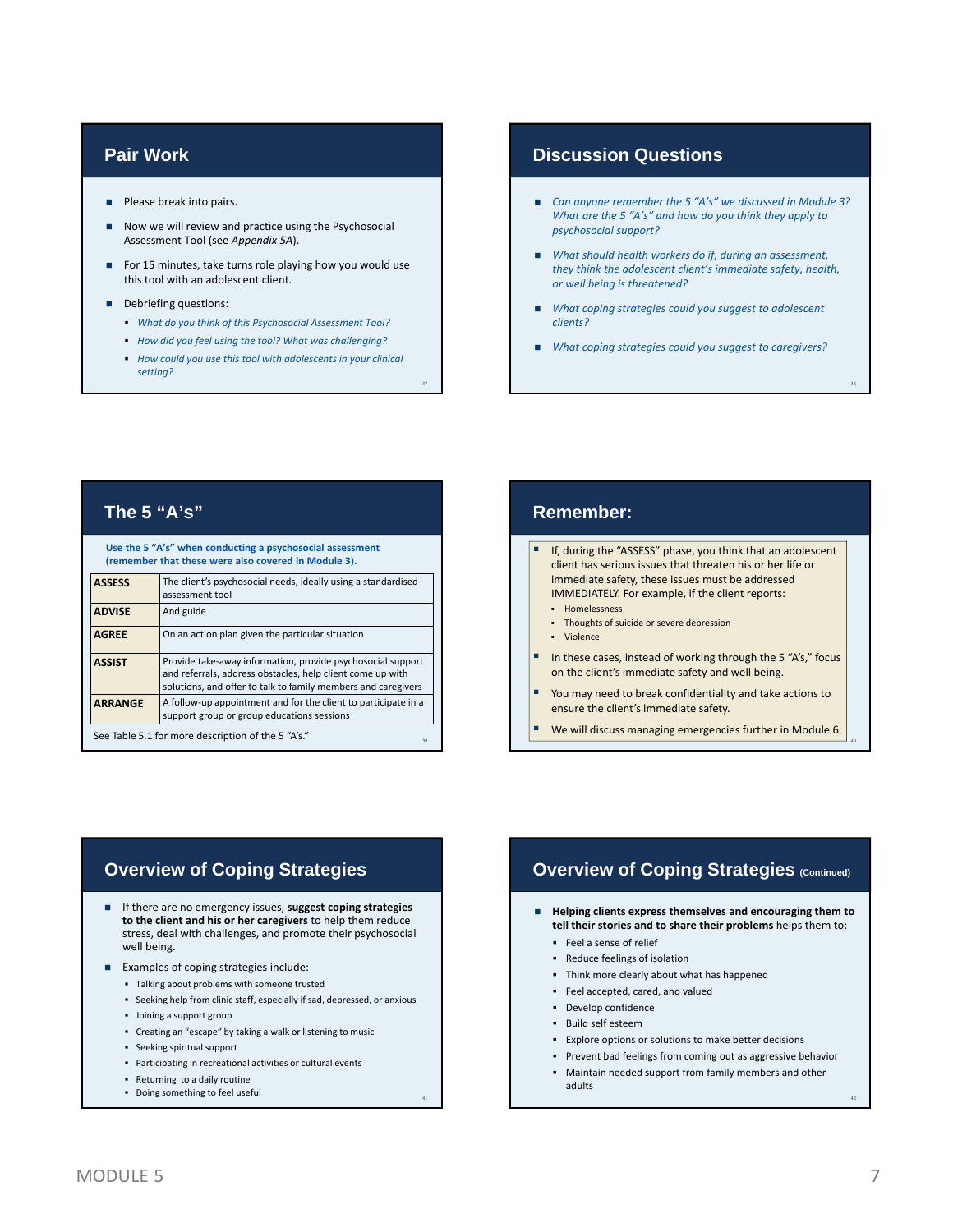#### **Overview of Coping Strategies (Continued)**

 **Encourage caregivers to strengthen their relationship with the adolescent.** Suggest that they:

> social worker. behavior or mood.

■ Get help from a communitybased support organization. Continue their regular religious or spiritual practices.

43

45

47

help.

- Spend time with and listen to Get help from counselor or the adolescent.
- **EXECUTE:** Let the adolescent know their **FILE** Be aware of changes in feelings are normal.
- Communicate unconditional Talk to someone if they need love.
- Help the adolescent plan activities.
- Involve the adolescent in family activities.
- Get enough rest and eat well.

#### **Exercise 1**

**Assessing Psychosocial Support Needs: Case studies in small groups and large group discussion**

#### **Exercise 1: Case Study 1**

A 17‐year‐old woman named T\_\_\_ tested positive for HIV 6 months ago. She is currently caring for her 3 younger sisters with the help of her grandmother. She is so busy that she has missed a couple of appointments at the ART clinic, including refill appointments for ARVs. Her partner is the only one who knows she is HIV‐positive, but he himself has not been tested.

→ *How do you proceed with*  $T$  *today?* 

#### **Exercise 1: Case Study 2**

A 12‐year‐old boy named M\_\_\_ has come to the clinic today with his mother. He looks like he is "feeling down." You sense that he wants to talk to someone, but he seems very quiet and won't make eye contact with anyone.

*How do you proceed with M\_\_\_?*

#### **Exercise 1: Case Study 3**

K\_\_\_ is a 17-year-old young woman living with HIV. Her mother died when she was 5 years old and she doesn't know her father. For the last year, K\_\_\_ has been living with her 28-year-old boyfriend. She has come to the clinic today because she thinks she is pregnant.

*How would you proceed with K\_\_\_?*

#### **Exercise 1: Debriefing**

- *What did we learn?*
- **Key points:**
	- A client's psychosocial needs change over time and should be informally assessed and considered at every visit.
	- The 5 "A's" ASSESS, ADVISE, AGREE, ASSIST, and ARRANGE — can help structure counseling sessions so none of the key steps are forgotten.

48

44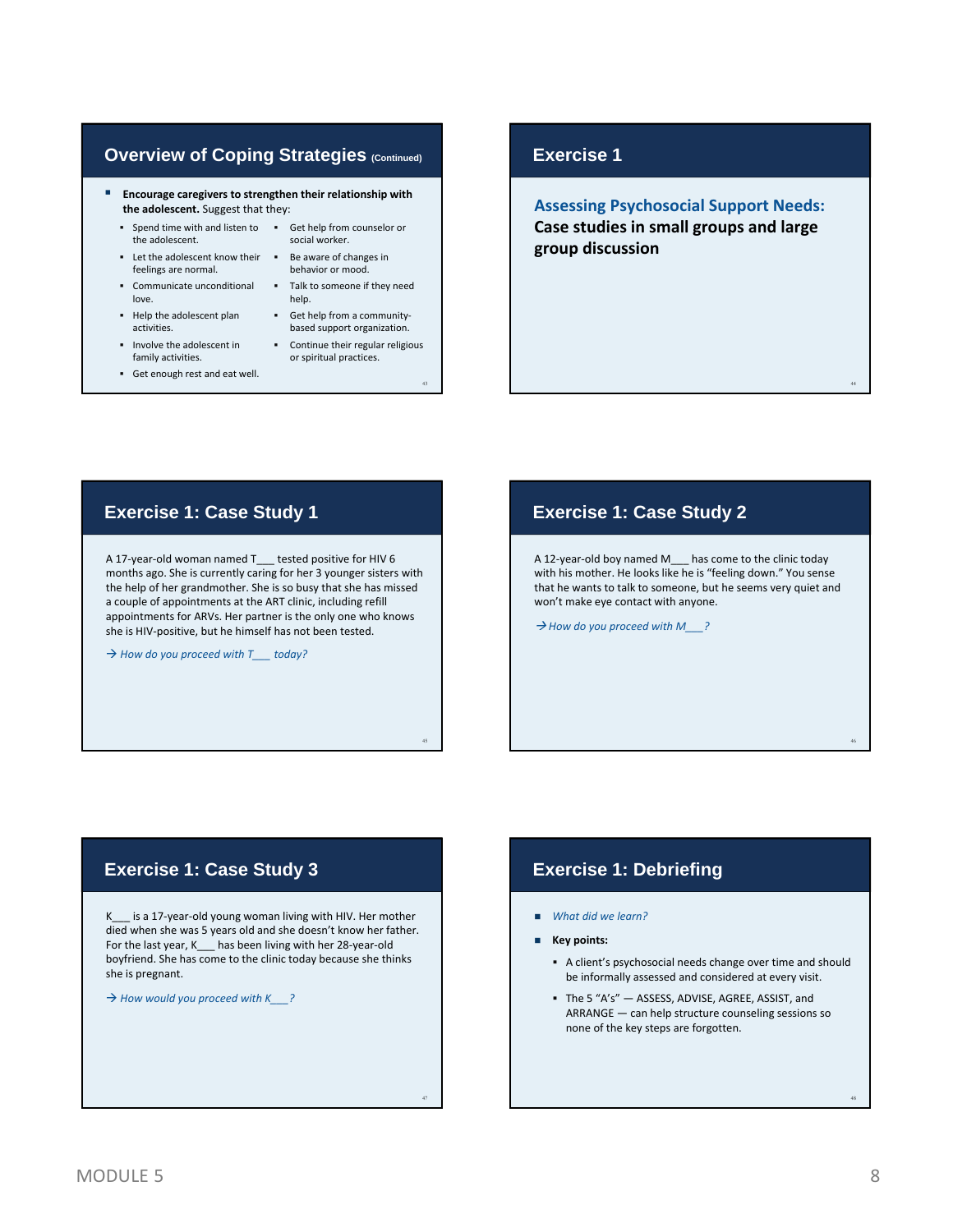# **Questions or comments on this session?**

49

53

#### **Session 5.3**

**Peer Support in Psychosocial Services for Adolescents**

#### **Session 5.3 Objective**

**After completing this session, participants will be able to:**

■ Understand the importance of peer support in meeting adolescents' psychosocial support needs

#### **Discussion Questions**

- *How can peer support help address the psychosocial needs of ALHIV?*
- *What roles can Adolescent Peer Educators play in HIV programs and services?*
- *How are Adolescent Peer Educators different from Adult Peer Educators (in terms of roles, limitations, need for supervision, etc.)?*



50

#### **Importance of Peer Support for ALHIV**

Peer outreach is an important way of making contact and engaging ALHIV in care and treatment services. Peer support can help clients understand their illness and the need to return to the clinic even if not on ART.

- Adolescents depend on peers for information, approval and connection. They may also trust advice from peers more than they trust advice from adults.
- **Peer support can help ALHIV:**
	- Counter stigma and discrimination
	- Cope with fear and hopelessness after diagnosis
	- **IMPROVE adherence to care and treatment services**
	- Deal with issues like disclosure to partners, friends, and family

#### **Adolescent Peer Educators Can Help Improve Services for ALHIV**

- Their participation in the health facility and in outreach services can expand the clinic's ability to provide quality care to ALHIV.
- Their work allows already overburdened health workers to concentrate on more technical tasks.

Adolescent Peer Educators can be an important part of the multidisciplinary team. However, their roles should be carefully considered, including their limitations and need for training and ongoing supervision.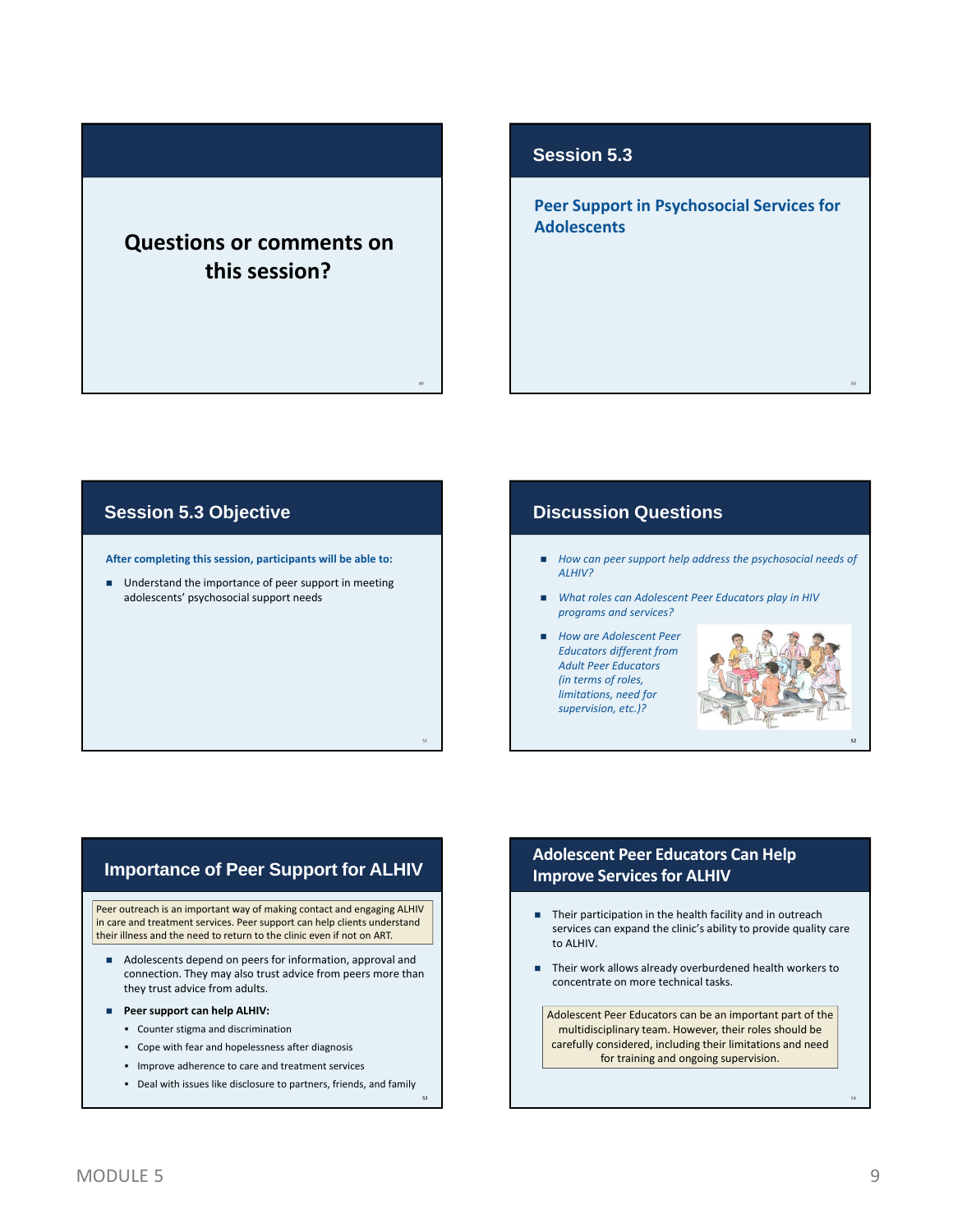#### **Adolescent Peer Educators Can Play Important Rolesin HIV Service Delivery**

- Can provide counseling and long‐term support
- Can provide psychosocial support to clients and family members
- Can lead health talks and group education sessions
- Can assist clients with disclosure
- Can link young pregnant women to ANC and PMTCT services
- Can assist with referrals within or between health facilities
- Can provide referrals and linkages to community‐based services
- Can trace clients who miss appointments
- Can serve as a communication link
- Can participate in HIV‐related outreach activities in the community
- Can assist with the design and delivery of peer support groups for ALHIV and caregivers

55

57

59

### **Peer Support Can Help Address ALHIV's Psychosocial Support Needs By:**

- Helping them feel accepted and valuable; reducing their sense of isolation
- Helping them solve their own problems
- Providing emotional support
- Promoting learning, sharing, and skill building around disclosure, adherence, and dealing with stigma and discrimination
- **Maintaining their** motivation and commitment to HIV care and treatment
- Effectively engaging mostat‐risk adolescents



#### **Discussion Questions**

- *Have you ever facilitated a support group meeting (raise your hand if you have)?*
- *Why do you think peer support groups would be helpful for ALHIV?*
- *What topics and activities do you think could be incorporated into a peer support group for ALHIV? For younger adolescents?*
- *What could you do to start or improve a support group in your area?*

#### **Peer Support Groups**

- **Groups of people who come together because they share a common situation**
- Members help and support each other to: Better manage their situations, share challenges, and discuss solutions
	- **Implement decisions**
- Can reduce isolation and provide encouragement to live positively
- Can be a safe place to talk about personal issues
- Are beneficial because adolescents trust information from peers
- Can help members better understand clinical services
- Can link members to community‐based services
- May provide income‐generating or educational assistance

#### **There Are Many Types of Support Groups**

- Adolescent support groups
- **Playgroups for younger adolescents**
- Young mothers support groups
- Couples support groups
- Post-test clubs
- Groups for other specific populations

While there are many different types of support groups, their purpose is the same: **to reduce isolation and provide psychosocial and emotional support** to members.

#### **Health Education and Related Topics That Can Be Incorporated into Support Group Meetings:**

- **Positive living**
- Adherence
- **Disclosure**
- Sexual and reproductive health
- Relationships and sexuality
- Preventing new HIV infections and positive prevention
- Preventing OIs
- Coping with school
- $\blacksquare$  Finding work
- Strategies to reduce genderbased violence
- Dealing with stigma
- **Nutrition**
- Getting help for mental health problems
- Dealing with dying and the death of a friend or family member
- **Managing disabilities**

60